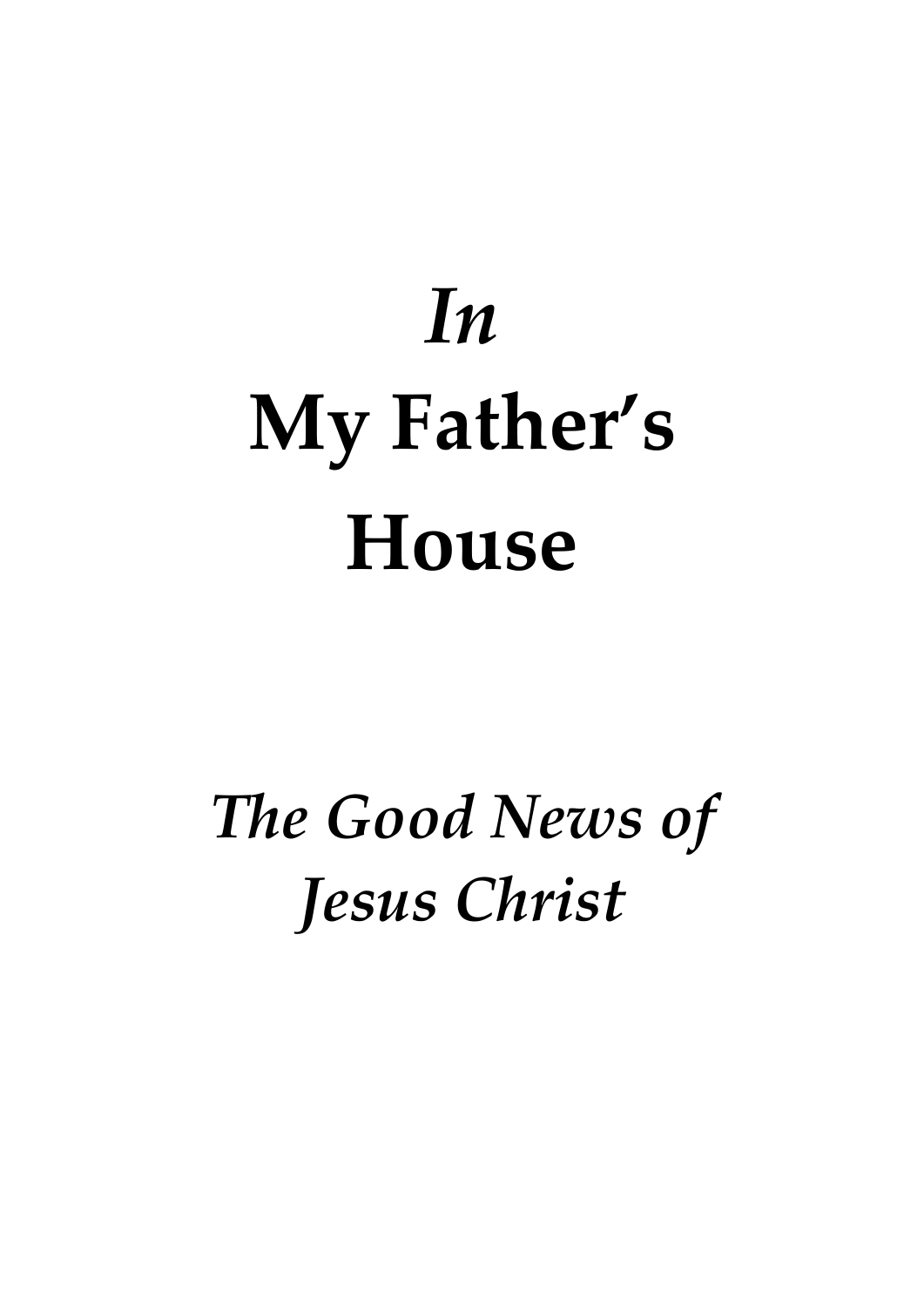© 2015 Rev. Dr. Martin M. Davis (Ph.D.) AsiAfrica Ministries, Inc. U.S.A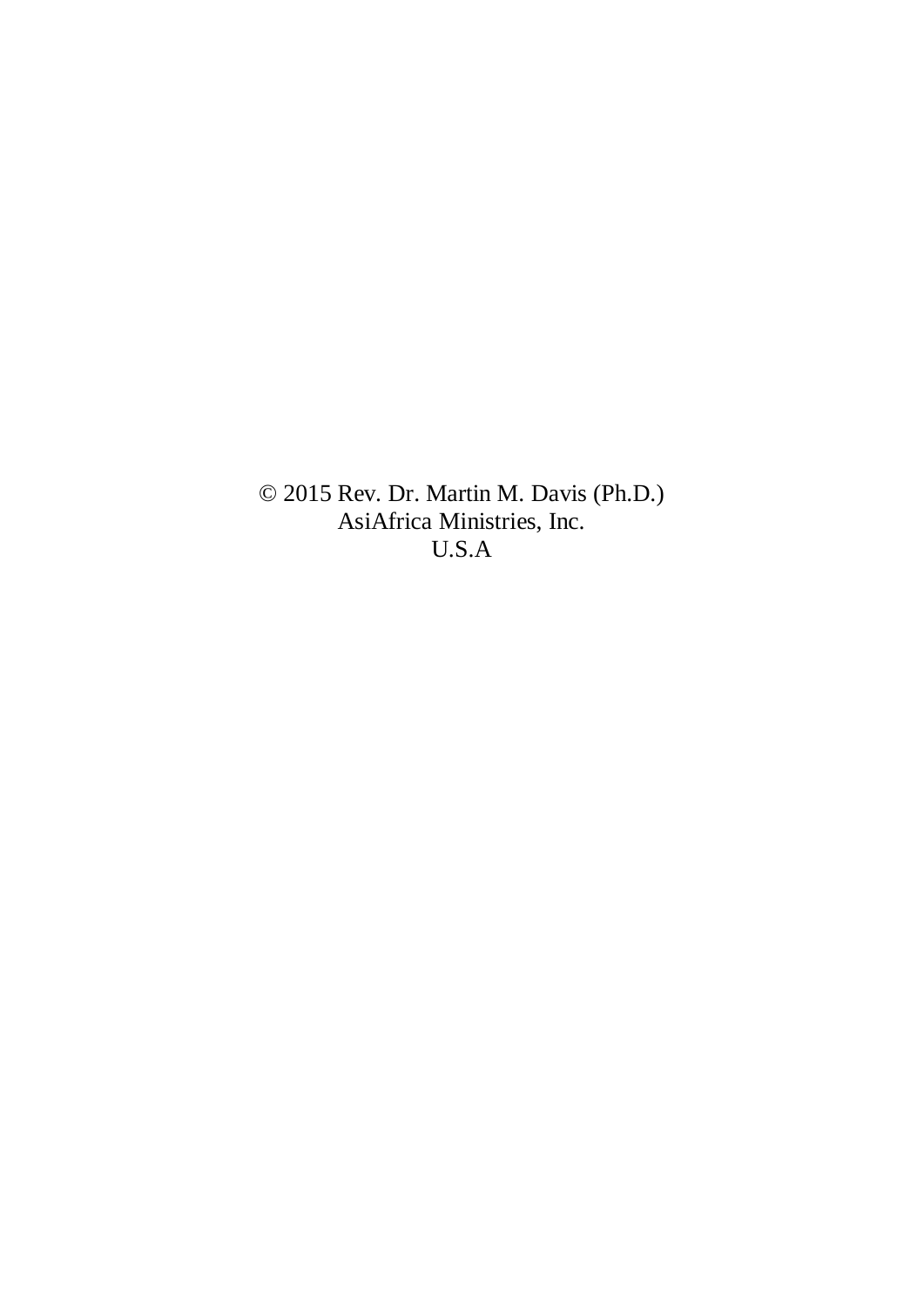#### **Introduction**

In this small book, we are going to ask some big questions. We will begin with questions about God.

- Who is God?
- Is God good? Does God care about us?
- How can we learn about God? Who can show us the way to God?

We will also ask some big questions about ourselves.

- Why were we born?
- Does God have a plan for our lives?
- How should we live our lives?
- Can we look to the future in hope?

In this small book, we will learn about God. We will learn why God made us, and we will learn God's plan for our lives.

#### **God is Love**

Long ago, a man named John wrote about God. We find John's words in the Holy Bible. John says:

Dear friends, let us continue to love one another, for love comes from God. Anyone who loves is a child of God and knows God. But anyone who does not love does not know God, for God is love.―1 John 4:8

**God is love**, says John. When we understand this wonderful truth about God, we will understand the meaning and purpose of our lives!

Before we go on, however, we need to learn how John knows this wonderful truth about God. How does John know that God is love? John tells us. He writes:

We proclaim to you the one who existed from the beginning, whom we have heard and seen. We saw him with our own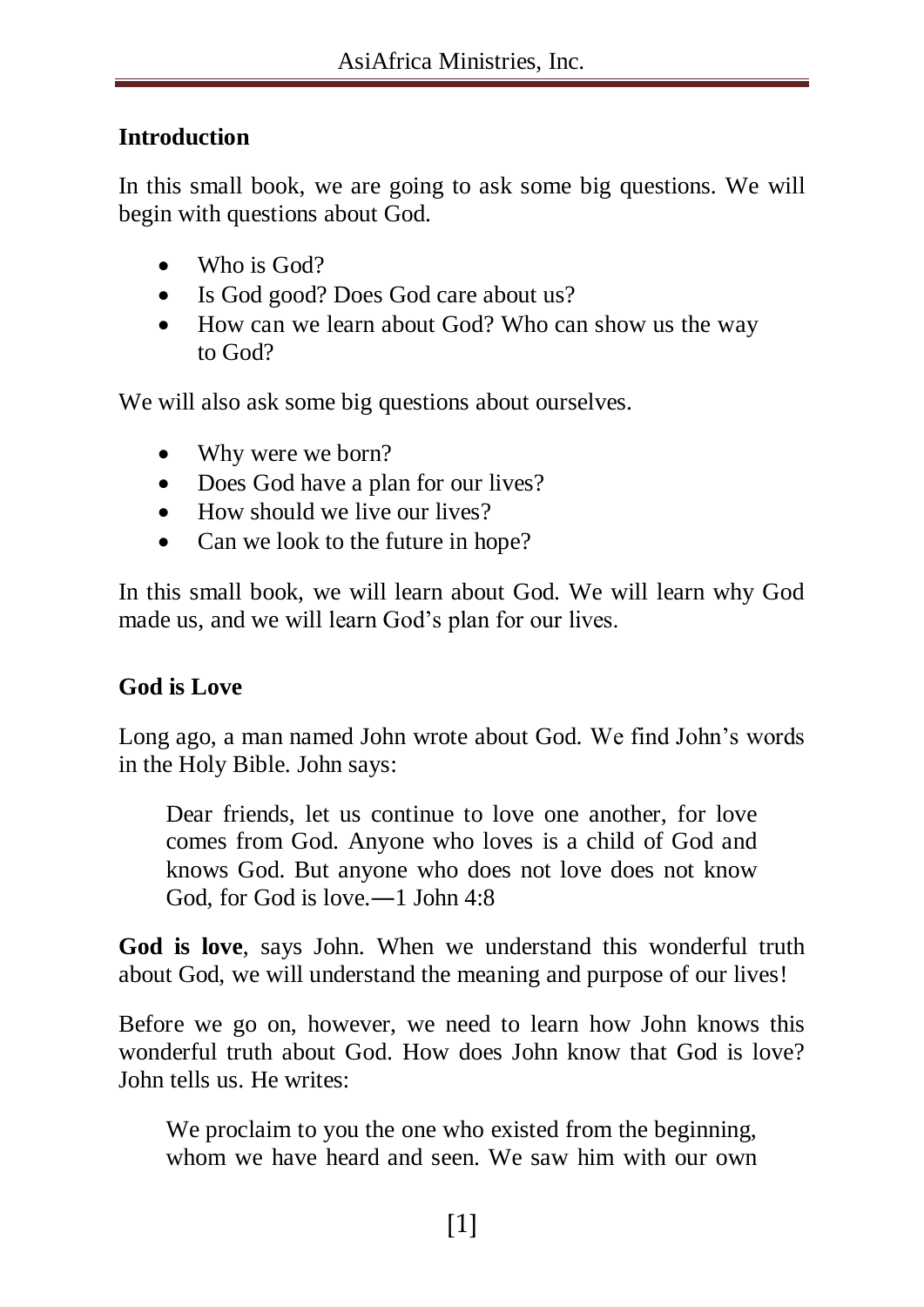eyes and touched him with our own hands. He is the Word of life. This one who is life itself was revealed to us, and we have seen him. And now we testify and proclaim to you that he is the one who is eternal life. He was with the Father, and then he was revealed to us. We proclaim to you what we ourselves have actually seen and heard so that you may have fellowship with us. And our fellowship is with the Father and with his Son, Jesus Christ. We are writing these things so that you may fully share our joy.―1 John 1:1-4

Whom is John writing about? Whom has John **heard**? Whom has John **seen**? Whom has John **touched** with his hands? John gives us the answer:

This is the message we heard from Jesus and now declare to you: God is light, and there is no darkness in him at all.― 1 John 1:5

John is telling us the **message he heard from Jesus!** John learned about God by hearing the words of Jesus. John learned about God by seeing the wonderful things Jesus did. John knows that God is love because John knows Jesus!

In the Holy Bible, we learn that **Jesus Christ** is the **Son of God.** The Holy Bible says:

For God loved the world so much that he gave his one and only Son, so that everyone who believes in him will not perish but have eternal life. God sent his Son into the world not to judge the world, but to save the world through him.―John 3:16, 17

These words teach us two important truths about God:

- God loves the world.
- God sent his Son to save the world.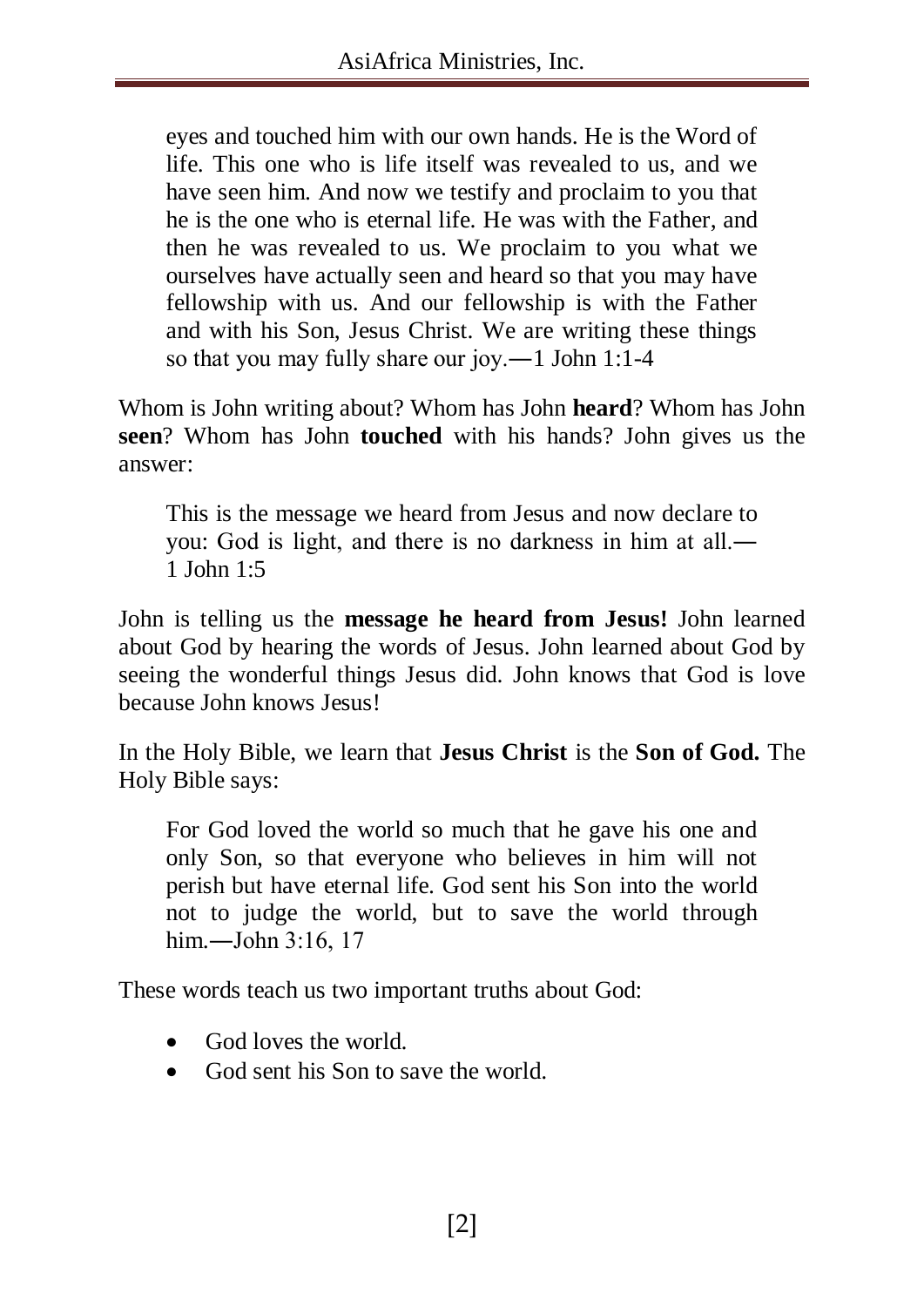#### **Jesus Reveals the Father's Love**

Jesus Christ is "**The Word**" of God. Jesus is the one who "**speaks**" the word of God. The Holy Bible says:

In the beginning, the Word [Jesus Christ] already existed. The Word was with God, and the Word was God. He existed in the beginning with God.―John 1:1, 2

So the Word became human and made his home among us. He was full of unfailing love and faithfulness. And we have seen his glory, the glory of the Father's one and only Son.  $-\text{John } 1:14$ 

**Jesus Christ** is the Father's one and only Son. He was with God "in the beginning," even before God made the world! Jesus Christ came down from heaven to become a human being, so that he could speak "the word of God" in common human language. The **words of Jesus** are the **words of God**. The Holy Bible says:

Long ago God spoke many times and in many ways to our ancestors through the prophets. And now in these final days, he has spoken to us through his Son. God promised everything to the Son as an inheritance, and through the Son he created the universe. The Son radiates God's own glory and expresses the very character of God, and he sustains everything by the mighty power of his command. When he had cleansed us from our sins, he sat down in the place of honour at the right hand of the majestic God in heaven — Hebrews 1:1-3

In the past, God spoke through the prophets and holy men of ancient Israel. Now **God speaks through his Son, Jesus Christ**. In Jesus, we see exactly what God is like, for the **glory of God** shines from **Jesus** as light shines from the sun.

Only Jesus Christ, the Son of God, can speak with authority and truth about God. Jesus is the only person in human history who truly **knows** God. Jesus said: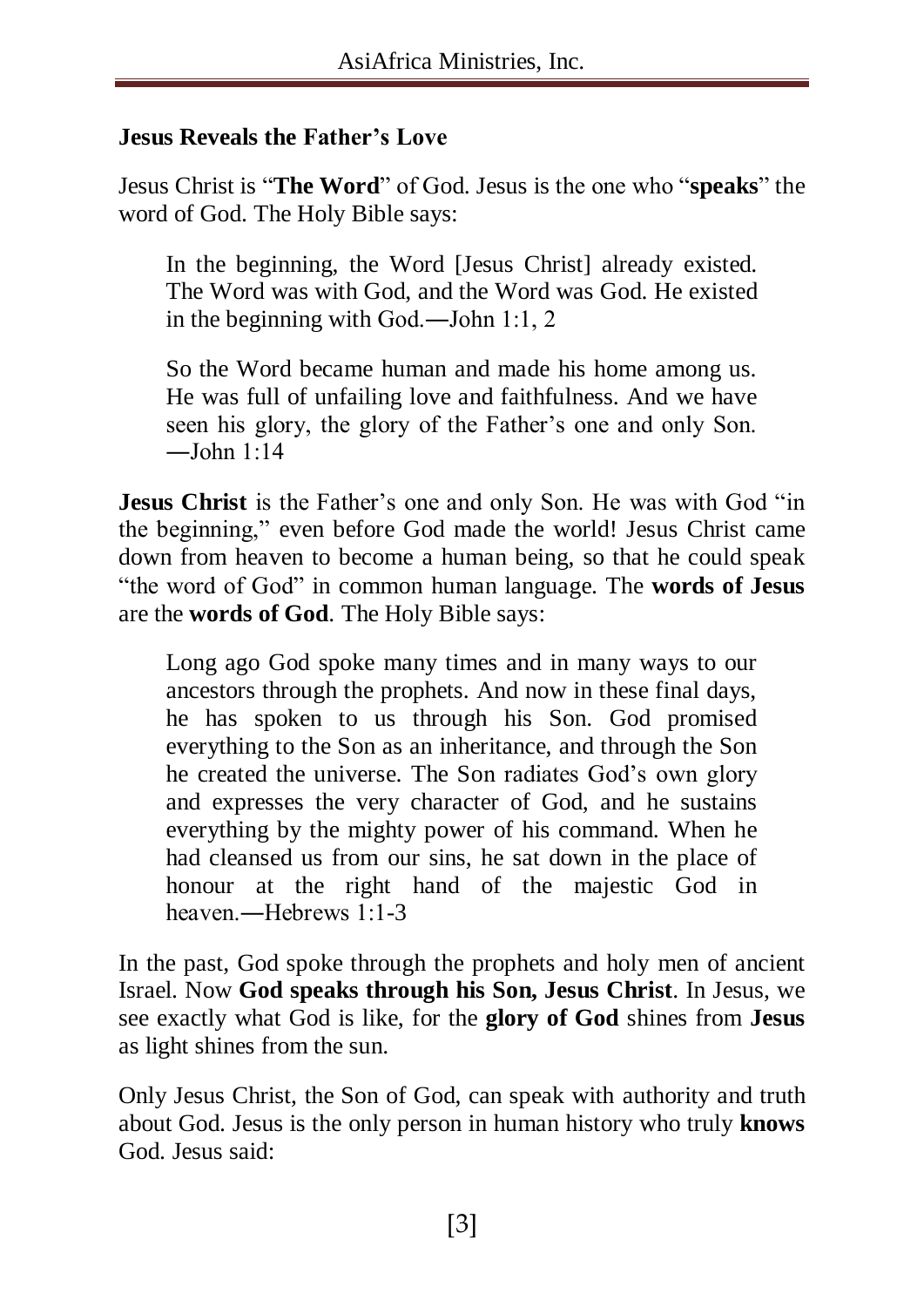My Father has entrusted everything to me. No one truly knows the Son except the Father, and no one truly knows the Father except the Son and those to whom the Son chooses to reveal him  $-M$ atthew  $11:27$ 

Only the Son of God knows the Father. Jesus is the eternal Son who was with God "in the beginning." No other prophet or teacher knows the Father. Only Jesus can show us the way to the Father! Jesus said:

I am the way, the truth, and the life. No one can come to the Father except through me.―John 14:6

Jesus is "**the way**" to God. We come to the Father only through the Son. There is no other way to God except through Jesus. Jesus said:

I have come down from heaven to do the will of God who sent me, not to do my own will.―John 6:38

**Jesus was sent by God**. Only Jesus can show us the way to God because **Jesus comes from God**. Jesus Christ, the Son of God, came down from heaven to do his Father's work. Jesus said:

I tell you the truth, the Son can do nothing by himself. He does only what he sees the Father doing. Whatever the Father does, the Son also does. For the Father loves the Son and shows him everything he is doing.―John 5:19, 20

Jesus Christ, the Son of God, does his Father's work. Jesus does only his Father's will. Therefore, **Jesus shows us that God is love!**

Many stories in the Holy Bible show God's love at work in the life of Jesus:

- Jesus' healing hand upon the blind, deaf and lame shows God's love for the afflicted.―Luke 18:35-43; Mark 7:31- 37; Mark 2:1-12
- Jesus' love and compassion for a poor widow whose son is dead shows God's love for the sad and needy.― Luke 7:11-17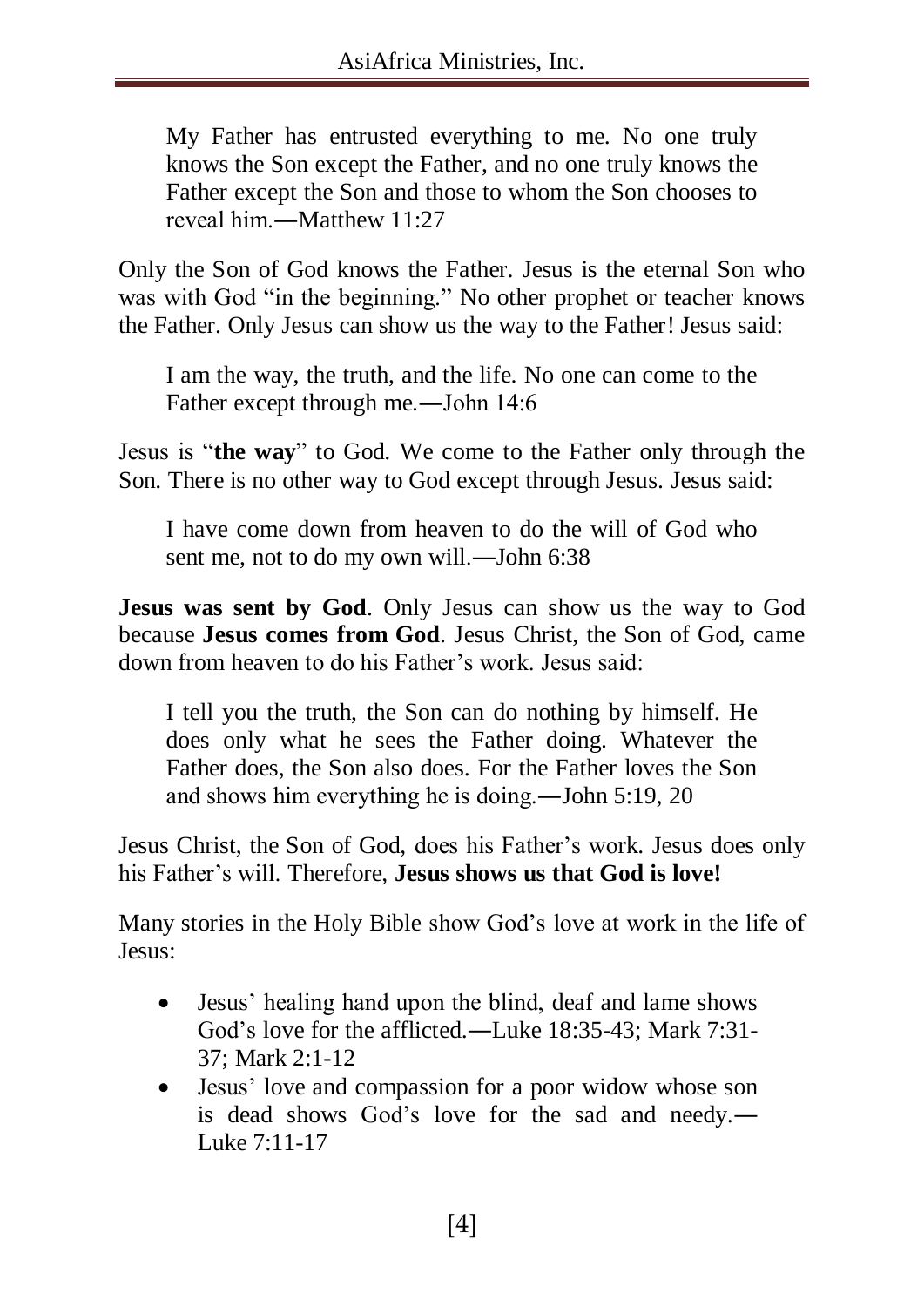- Jesus' gentle hand upon the face of a leper shows God's love for the outcast.―Mark 1:40-45
- Jesus' miracle of fish and loaves, when he fed the large crowd in the wilderness, shows God's love for the hungry.―Mark 6:30-44
- Jesus' forgiving the sins of an "immoral" woman shows God's love for sinners — Luke  $7.36-50$

The many loving things that Jesus did show us the Father's will at work. The loving heart of Jesus reveals the loving heart of God. **Jesus shows us that God is our loving Father.** 

#### **Jesus Our Saviour**

We have learned that Jesus came to show us the Father's love. Jesus also came to **save the world** from sin. The Holy Bible says:

This is a trustworthy saying, and everyone should accept it: Christ Jesus came into the world to save sinners.― 1 Timothy 1:15

Jesus came to **save** sinners. We are **all** sinners. The Holy Bible says:

For everyone has sinned; we all fall short of God's glorious standard — Romans 3:23

We are all sinners because we fall short of God's "glorious standard." But what is God's "glorious standard?" Jesus said:

You must love the Lord your God with all your heart, all your soul, and all your mind. This is the first and greatest commandment. A second is equally important: Love your neighbour as yourself. The entire law and all the demands of the prophets are based on these two commandments.― Matthew 22:37-40

God's glorious standard is "**love**." Everyone falls short of God's standard of love. We do not love God with all our heart, soul and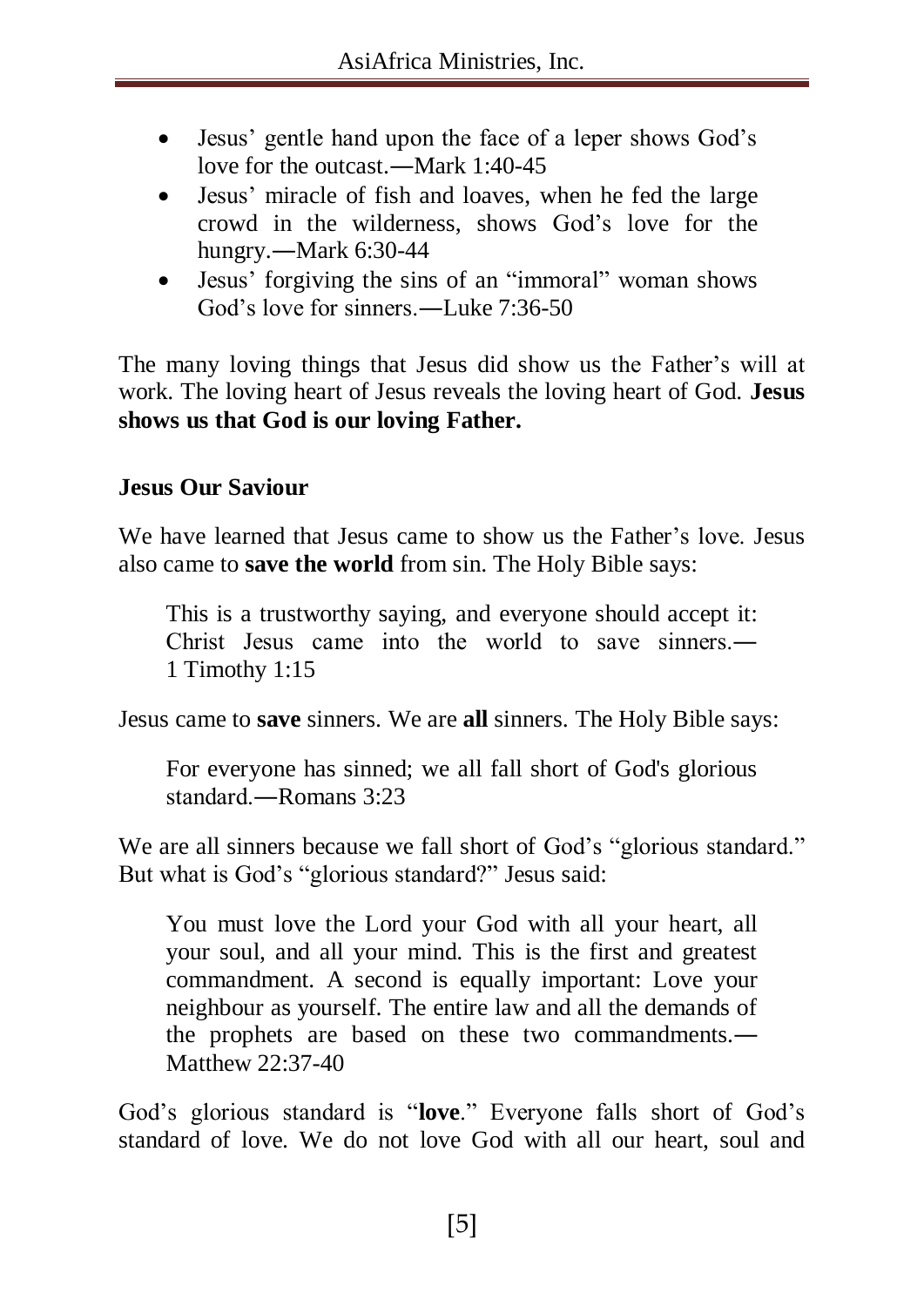mind. We do not love our neighbours as ourselves. Therefore, we are all sinners. The Holy Bible describes the harmful results of **sin**:

The wrong things the sinful self does are clear: committing sexual sin, being morally bad, doing all kinds of shameful things, worshiping false gods, taking part in witchcraft, hating people, causing trouble, being jealous, angry or selfish, causing people to argue and divide into separate groups, being filled with envy, getting drunk, having wild parties, and doing other things like this. I warn you now as I warned you before: The people who do these things will not have a part in God's kingdom.—Galatians 5:19-21

Sin brings pain, sorrow and suffering. Sin causes jealousy, anger, resentment and division. Sin divides families, communities and tribes.

Even worse, **sin separates us from God**. God is holy. God is pure. God is goodness and light. However, when we live in the darkness of sin, we build a wall that shuts out the light of God's love.

The Holy Bible tells many stories about people whose sins separate them from God. Long ago, God sent the prophet Isaiah to tell his people:

Indeed, the LORD's hand is not too short to save, and His ear is not too deaf to hear. But your evil deeds have built walls between you and your God, and your sins have made Him hide His face from you so that He does not listen. ―Isaiah 59:1, 2

Sins are like bricks in a wall. When we live our lives in sin, we build up a wall that separates us from God. Brick by brick, our sins shut out the light of God's love.

But there is good news! God sent his Son **Jesus Christ** into the world **to save us from our sins**. The Holy Bible says:

But God showed his great love for us by sending Christ to die for us while we were still sinners. And since we have been made right in God's sight by the blood of Christ, he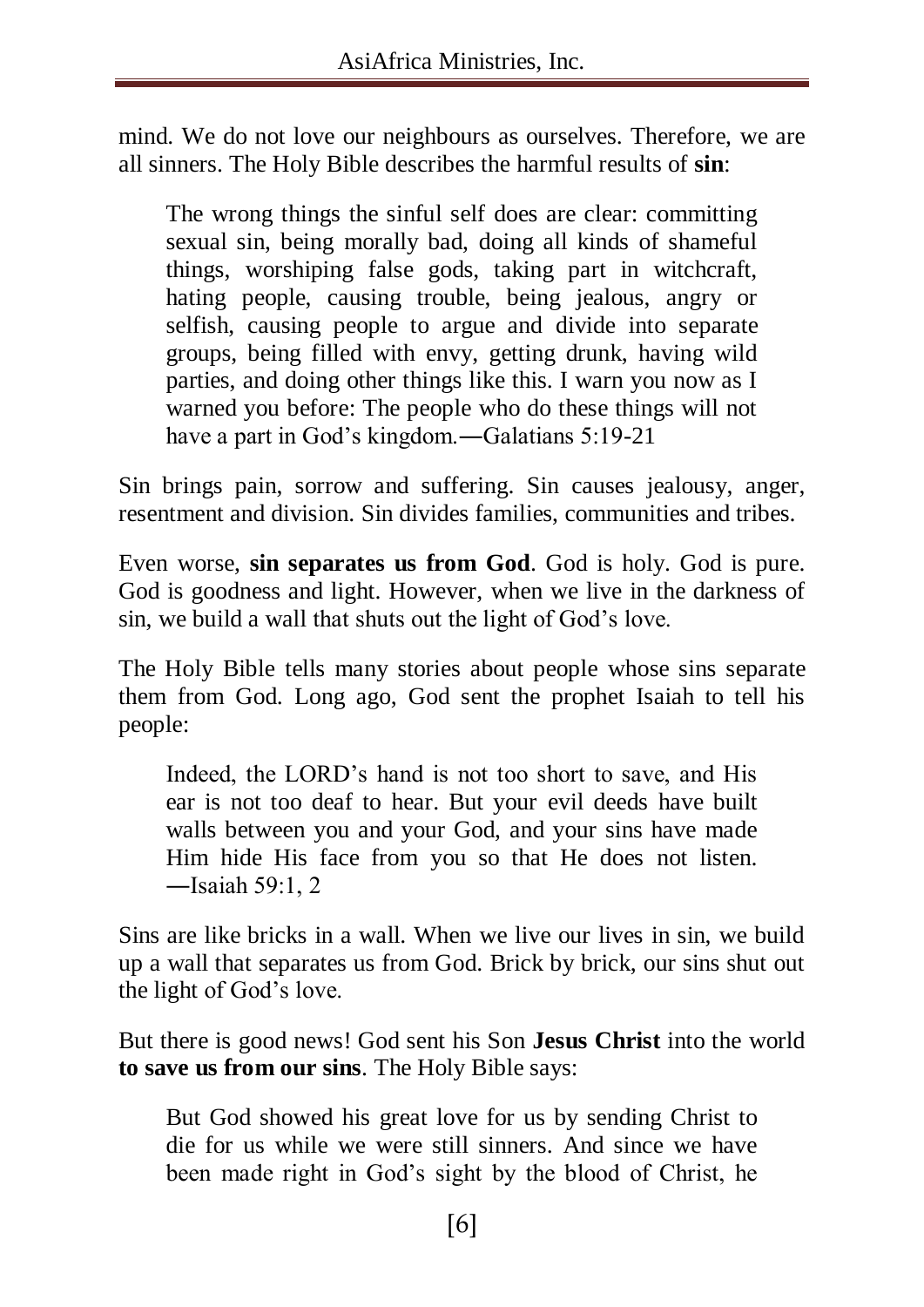will certainly save us from God's condemnation. For since our friendship with God was restored by the death of his Son while we were still his enemies, we will certainly be saved through the life of his Son. So now we can rejoice in our wonderful new relationship with God because our Lord Jesus Christ has made us friends of  $God - Romans 5:8-11$ .

Although we are sinners, **God loves us!** God sent his Son to die for us and to wash away our sins with his blood. Jesus **makes us right** with God. In Jesus, we have a wonderful **new relationship** with God. In Jesus, we have **friendship** with God. The Holy Bible says:

Anyone who belongs to Christ has become a new person. The old life is gone; a new life has begun! And all of this is a gift from God, who brought us back to himself through Christ. And God has given us this task of reconciling people to him. For God was in Christ, reconciling the world to himself, no longer counting people's sins against them. And he gave us this wonderful message of reconciliation. So we are Christ's ambassadors; God is making his appeal through us. We speak for Christ when we plead: Come back to God! For God made Christ, who never sinned, to be the offering for our sin, so that we could be made right with God through Christ.―2 Corinthians 5:17-21

God was in Jesus Christ **reconciling** the world to himself. In other words, God sent his Son Jesus to **restore the relationship** between God and humanity that was broken by sin. Sin can no longer separate us from God, because Jesus has broken down the wall of sin and **brought us back** to the Father. Jesus is the "offering" for our sins. He shed his blood on the cross to wash away our sins and make us clean. Therefore, God no longer counts our sins against us! In Jesus, we are **new** persons. Jesus **makes us right** with God.

#### **In My Father's House**

Three days after Jesus died on the cross to wash away our sins with his blood and make us right with God, **he rose from the dead**. Soon,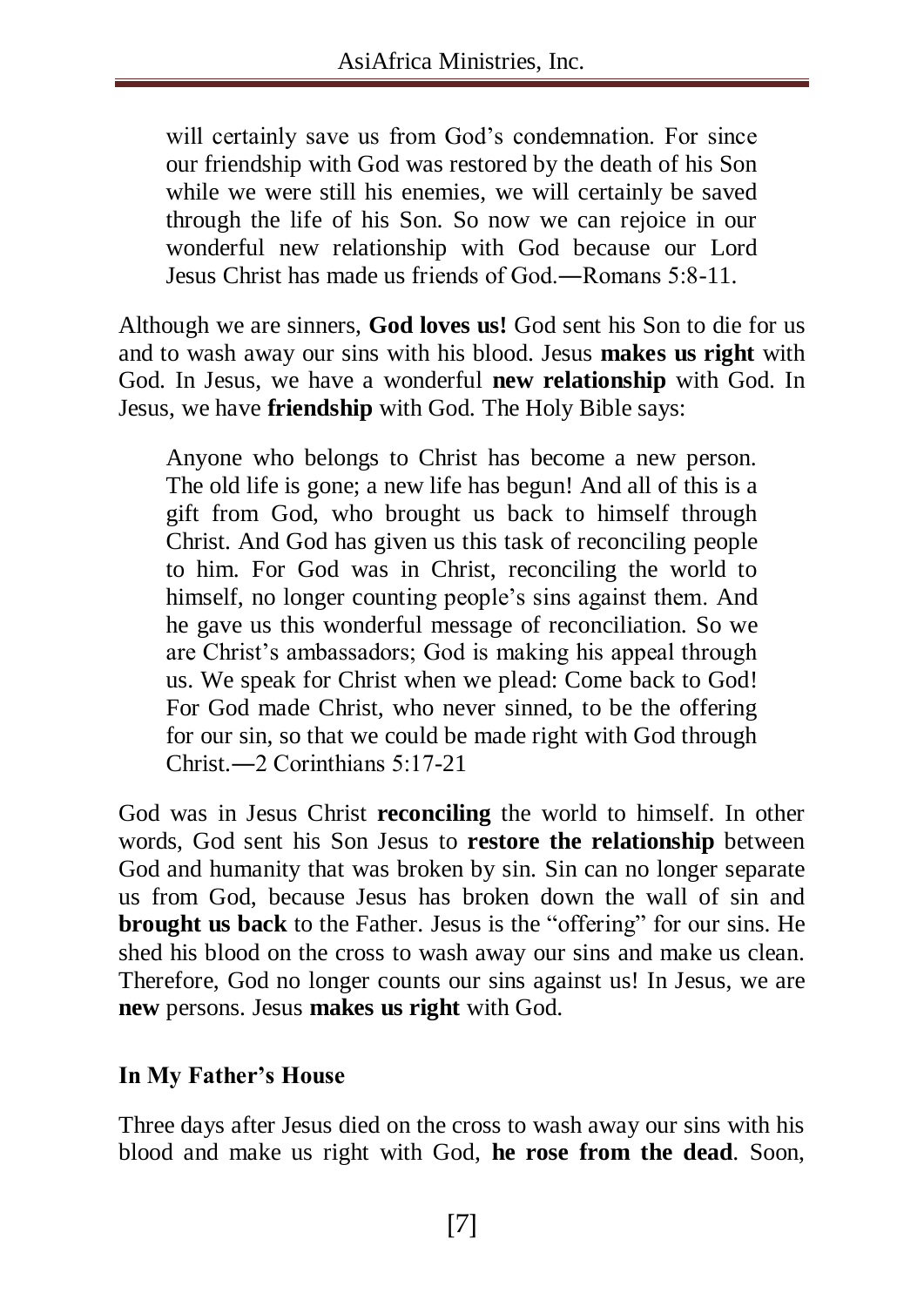Jesus returned to his Father in heaven. Before he went back to heaven, however, Jesus gave us a wonderful message of hope. Jesus said:

There are many rooms in my Father's house. I would not tell you this if it were not true. I am going there to prepare a place for you.―John 14:2

Our Saviour Jesus Christ has returned to **his Father's house** in heaven. Jesus is **preparing a place** for us, so that we may live forever with him in the Father's house.

**The Father's house** is a place of love, joy, beauty, goodness and peace. Jesus often called the Father's house the "Kingdom of heaven." Jesus told many stories to help us see the beauty and joy of the "Kingdom of heaven." Jesus said:

The Kingdom of Heaven is like a treasure that a man discovered hidden in a field. In his excitement, he hid it again and sold everything he owned to get enough money to buy the field.―Matthew 13:44

Again, the Kingdom of Heaven is like a merchant on the lookout for choice pearls. When he discovered a pearl of great value, he sold everything he owned and bought it! ―Matthew 13:45

The Kingdom of heaven is like a "**treasure**!" The Kingdom of heaven is like a "**pearl of great value**!" Jesus tells these stories to teach us that our Father's house―the Kingdom of heaven―is the greatest treasure we can ever find.

Jesus tells other stories about our Father's house. Jesus said the Kingdom of heaven is like a great "**wedding feast**" (Matthew 22:2; 25:1). In the days of Jesus, a "wedding feast" was a time of great joy, happiness and plenty. A wedding feast was a time when family, neighbours and community came together in peace and fellowship. Everyone put on their best clothes and celebrated the new marriage by feasting on fine food and making merry. Jesus uses this happy, joyous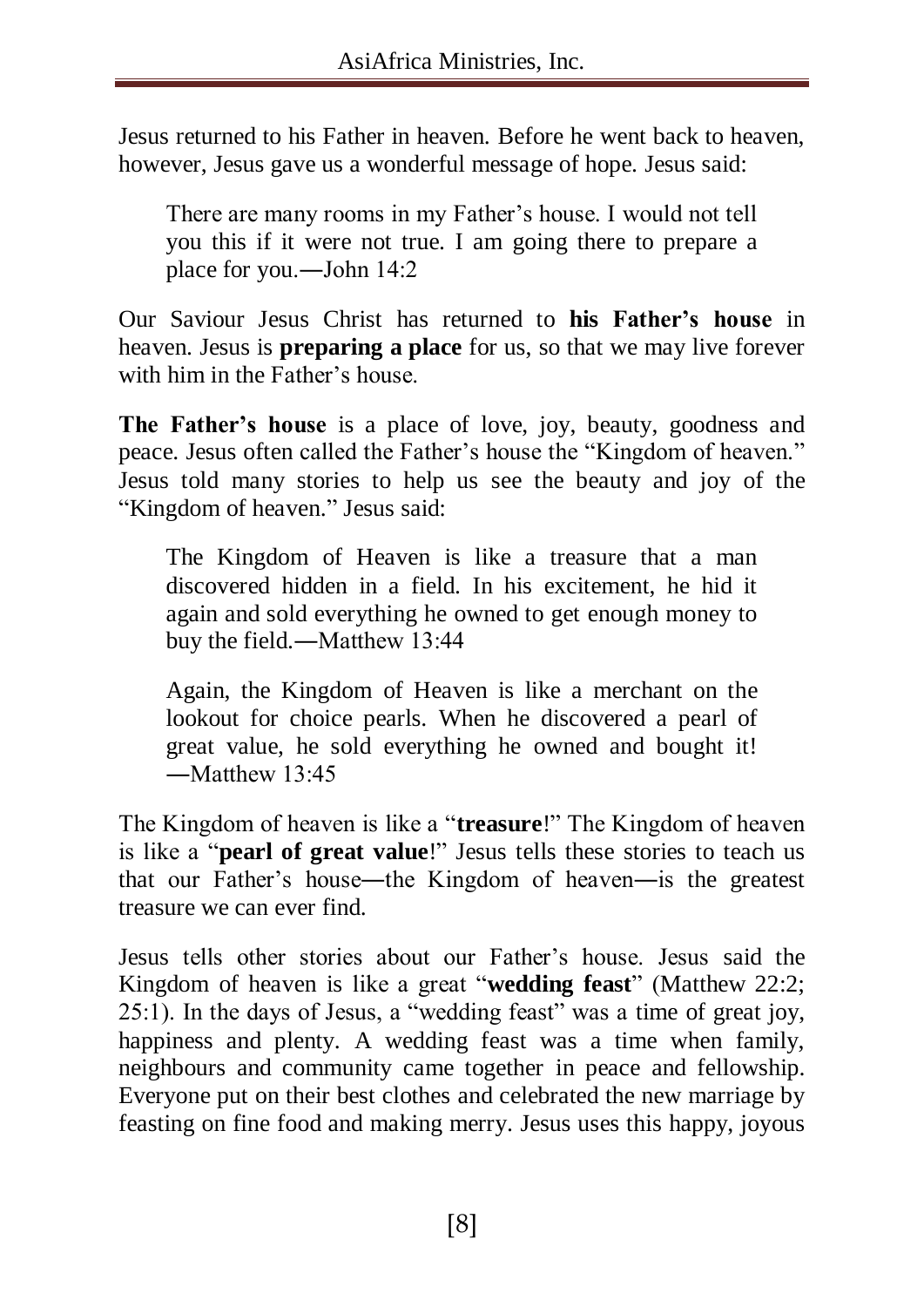celebration to help us understand the love, joy, beauty, peace and plenty that wait for us in our Father's house!

On the night before he died on the cross, Jesus prayed a special prayer to his Father in heaven. In his prayer, he prayed for those who believe in him. Jesus said:

Father, I want these whom you have given me to be with me where I am. Then they can see all the glory you gave me because you loved me even before the world began!― John  $17:24$ 

**Jesus wants us with him** in his Father's house. Jesus wants to share with us the love and glory that he enjoyed with the Father before the world began. Jesus came down from heaven to bring us home to the Father. **Jesus is the way to the Father's house!**

#### **What Must We Do?**

How do we **respond** to the great love God shows us in his Son? How do we show our **gratitude** for the riches God gives us in Jesus? The Holy Bible says:

Jesus went into Galilee, where he preached God's Good News. The time promised by God has come at last! he said. The Kingdom of God is near! Repent of your sins and believe the Good News!―Mark 1:14, 15

Jesus tells us to "**repent and believe the good news**" about God's love for all! This is how we respond to the great gift God gives us in his Son Jesus.

"**Repent**" means "**to change our minds**." "Repent" means to stop believing in false gods and idols. "Repent" means to stop believing in false prophets. We must believe in the true God and his Son Jesus Christ. When Jesus was praying to his Father in heaven, he said: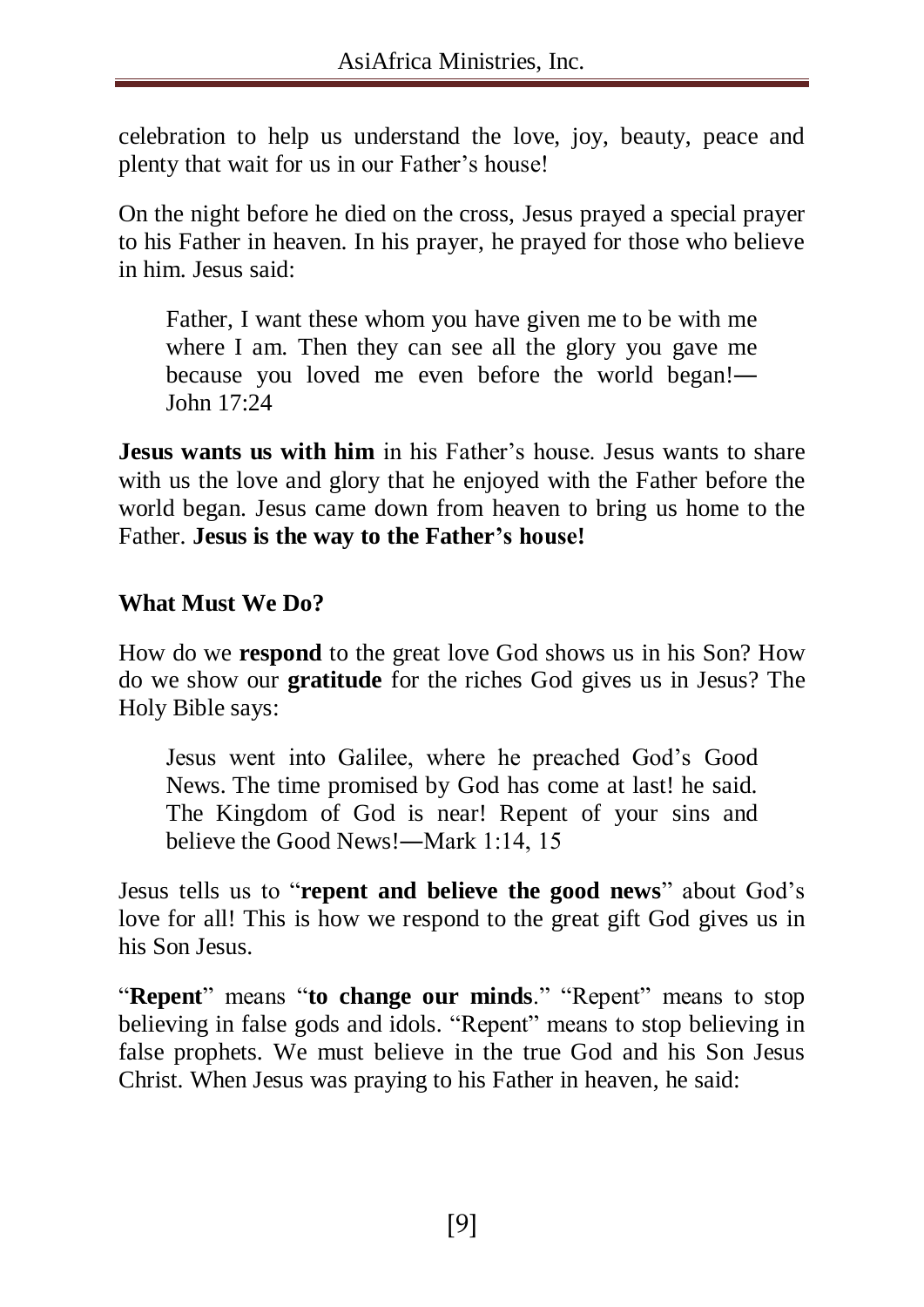This is the way to have eternal life—to know you, the only true God, and Jesus Christ, the one you sent to earth.― John  $17.3$ 

The way to eternal life is to "know" God our Father and his Son Jesus Christ. We learn to "know" our Father in heaven by learning to "know" his Son Jesus. We learn to "know" Jesus in the pages of the Holy Bible. We learn to "know" Jesus in places where his people gather together in his Name.

"**Repent**" means "**to change our lives**." We must not live in the darkness of sin. We must live in the light of God's love and forgiveness. The Holy Bible says:

God showed how much he loved us by sending his one and only Son into the world so that we might have eternal life through him. This is real love—not that we loved God, but that he loved us and sent his Son as a sacrifice to take away our sins. Dear friends, since God loved us that much, we surely ought to love each other.―1 John 4:9-11

"**Repent**" means to **follow Jesus' way of love**. This is the way of **giving** to others. This is the way of **serving** others. Our Father in heaven gave us his greatest gift. He gave us his precious Son to take away our sins, so that we may have eternal life and live in our Father's house forever. We respond to our Father's love by serving and helping others **in his Name**.

#### **The Holy Spirit**

But how are these things possible? How can we change our minds? How can we learn to know the true God and his Son Jesus? How can we change our lives? How can we learn to follow Jesus' way of love? We can do these things because God will send us a "**Helper!**"

Before he returned to his Father's house in heaven, Jesus promised that his Father would send a "**Helper**," who would comfort us and help us to learn the many wonderful things Jesus said and did. The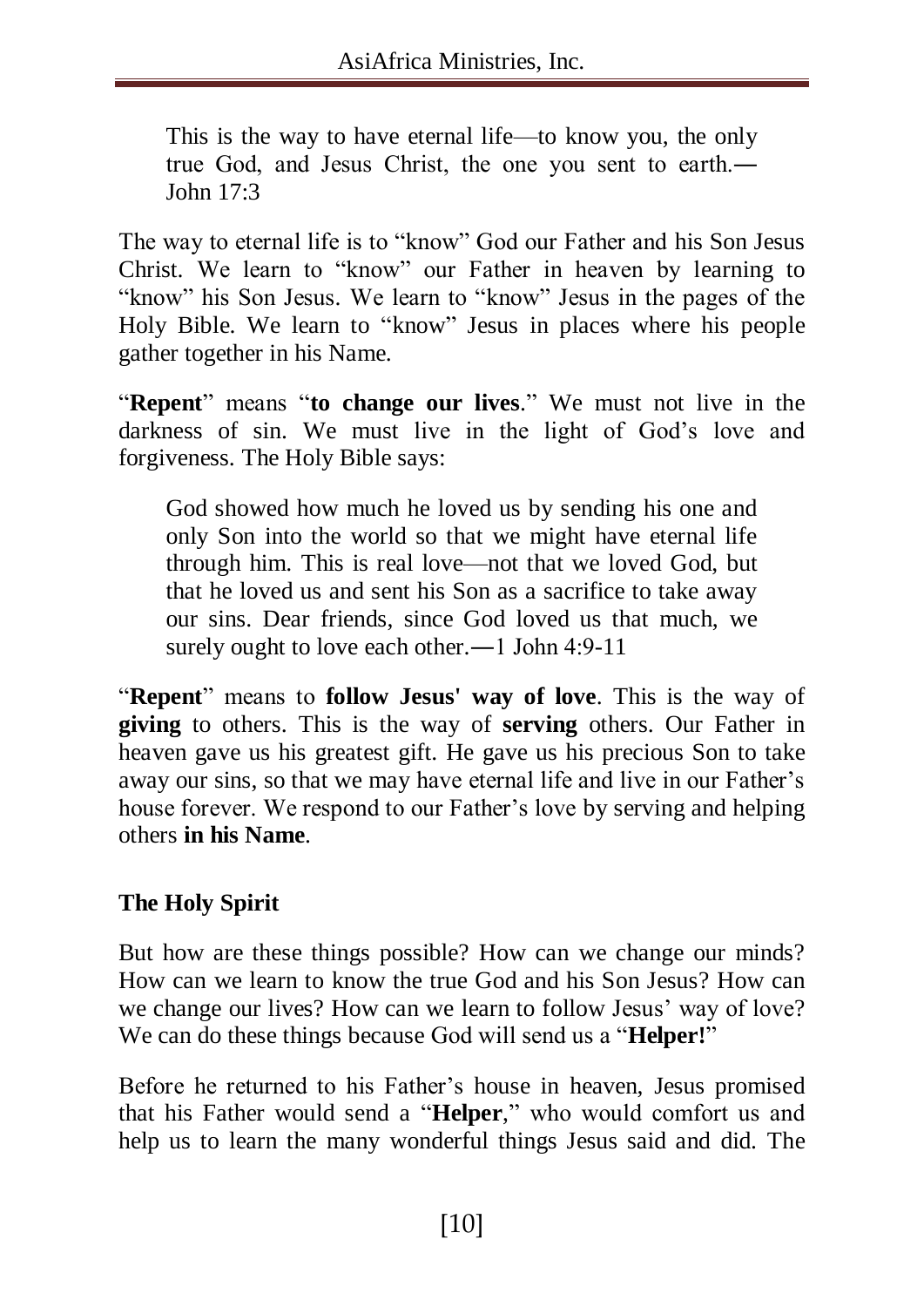"Helper" is the **Holy Spirit**, the Spirit of God, who comes to live in our hearts. Jesus said:

All who love me will obey my teaching. My Father will love them. My Father and I will come to them and live with them. But anyone who does not love me does not obey my teaching. This teaching that you hear is not really mine. It is from my Father who sent me. I have told you all these things while I am with you. But the Helper will teach you everything and cause you to remember all that I told you. This Helper is the Holy Spirit that the Father will send in my name.―John 14:23-26

The Father sends the **Holy Spirit** to help us. The Holy Spirit teaches us and helps us to remember all the wonderful things Jesus tells us. The Holy Spirit is the Spirit of the Father and Son. The Holy Spirit comes **to live in our hearts**, so that we may **believe** in Jesus and **follow** his way of love. The Holy Bible says:

For we know how dearly God loves us, because he has given us the Holy Spirit to fill our hearts with his love.― Romans 5:5

The Holy Spirit fills our hearts with godly **love**. The Holy Spirit gives us **power** to live new lives. The Holy Bible says:

The Holy Spirit produces this kind of fruit in our lives: love, joy, peace, patience, kindness, goodness, faithfulness, gentleness, and self-control. There is no law against these things! Those who belong to Christ Jesus have nailed the passions and desires of their sinful nature to his cross and crucified them there. Since we are living by the Spirit, let us follow the Spirit's leading in every part of our lives. Let us not become conceited, or provoke one another, or be jealous of one another —Galatians  $5:22-26$ 

The Holy Spirit produces many good things in our lives. The Holy Spirit brings together a fellowship of believers who follow Jesus' way of love The Holy Spirit creates joy and peace among those who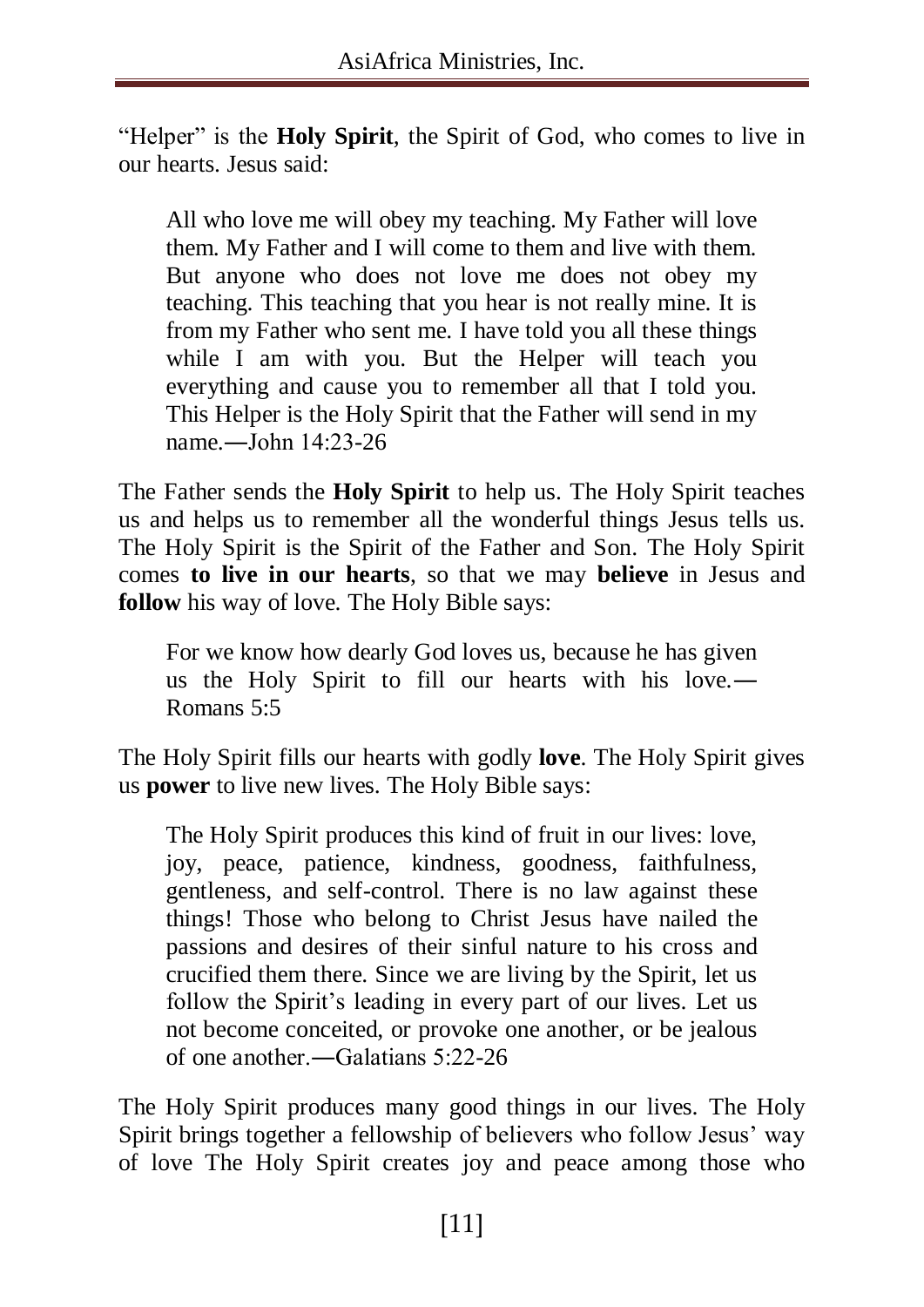believe in Jesus. The Holy Spirit sends us into the world to tell others the good news about Jesus.

#### **The Secret of Our Lives**

God is **love**. God is Father, Son and Holy Spirit. God is **Three Persons,** who eternally exist as **One God** in a fellowship of love.

- The **Father** loves the Son.
- The **Son** loves the Father.
- The **Holy Spirit** unites the Father and Son in eternal love.

God shares his love with us. The **Father** sends his Son to show us his love. The **Son** saves us from sin and prepares a place for us in our Father's house. The Father and Son send the **Holy Spirit** to live in our hearts, so that we may follow Jesus' way of love. The Holy Spirit lifts up our hearts, so that we may share in the love of the Father and Son.

Our Father in heaven loves us. He made us to enjoy his love forever. The Holy Bible says:

See how very much our Father loves us, for he calls us his children, and that is what we are! But the people who belong to this world do not recognise that we are God's children because they do not know him.―1 John 3:1

Here is the "secret" of our lives. Here is the reason we were born! Here is the "mystery" that the people who belong to this world do not know. **We are God's children!** Our Father in heaven loves us. He created us to share his love with us. God created us to enjoy **fellowship** with him now and forever!

No matter how difficult life is today, our hearts may be joyful, as we look to the future in **hope**. Jesus has returned to his Father in heaven. He is preparing a place for us. In our Father's house, we will live forever in the love, joy, beauty, peace and harmony that is the fellowship of the **Father**, **Son** and **Holy Spirit**.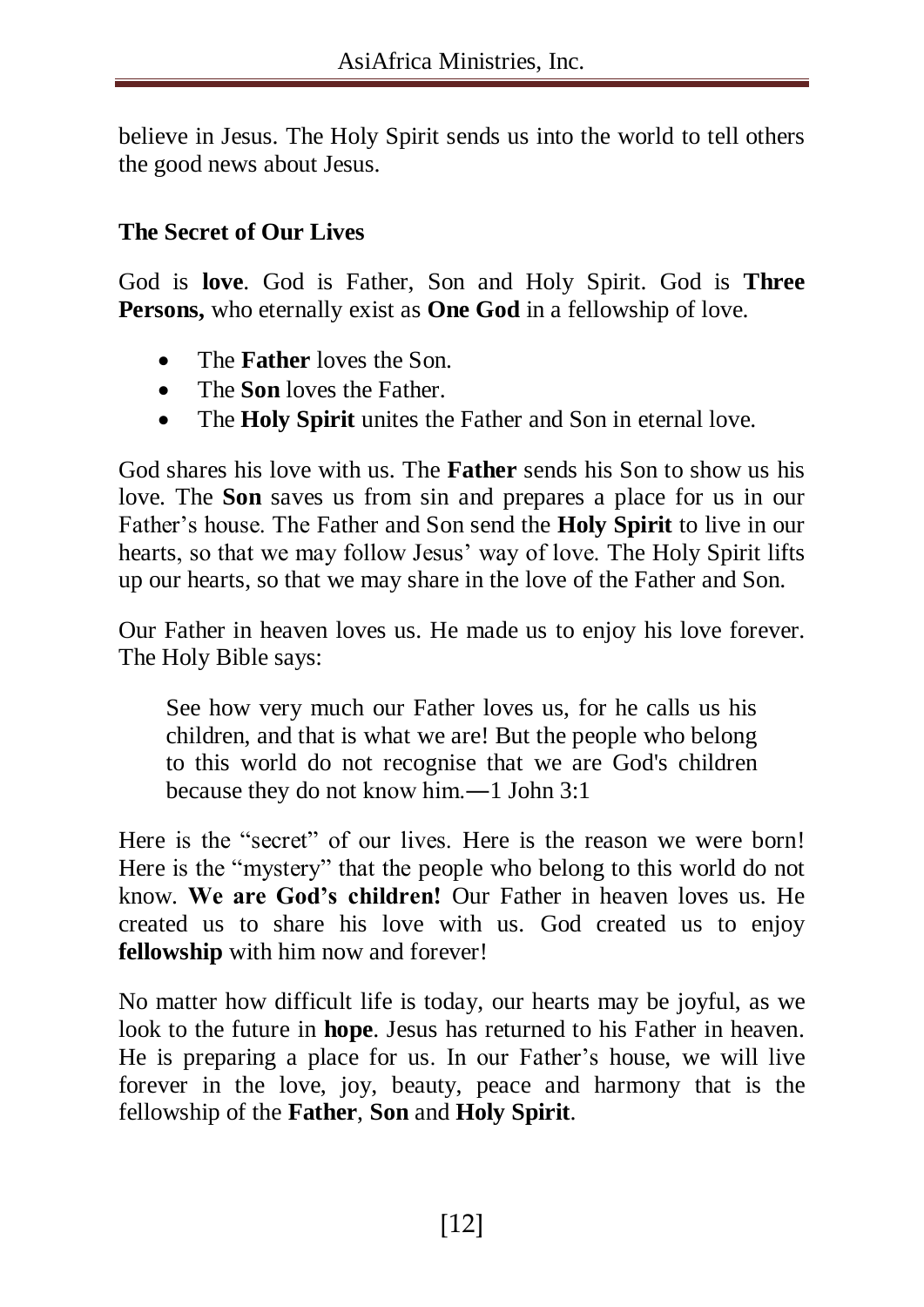#### **Conclusion**

Long ago, a great Christian teacher named Paul spoke to a group of men who worshipped false gods and idols. We find Paul's words in the Holy Bible. Paul said:

God, who made the world and everything in it, is Lord of heaven and earth and does not live in temples made by human hands. Nor does he need anything that we can supply by working for him, since it is he himself who gives life and breath and everything else to everyone. From one human being he created all races of people and made them live throughout the whole earth. He himself fixed beforehand the exact times and the limits of the places where they would live. He did this so that they would look for him, and perhaps find him as they felt around for him. Yet God is actually not far from any one of us; as someone has said,

In him we live and move and exist. As some of your poets have said, we too are his children.

Since we are God's children, we should not suppose that his nature is anything like an image of gold or silver or stone, shaped by human art and skill. God has overlooked the times when people did not know him, but now he commands all of them everywhere to turn away from their evil ways. For he has fixed a day in which he will judge the whole world with justice by means of a man he has chosen. He has given proof of this to everyone by raising that man from death!― Acts 17:24-31

God commands people everywhere to repent and believe the good news about Jesus!

#### **Blessing**

May the grace of the Lord Jesus Christ, the love of God, and the fellowship of the Holy Spirit be with you all.― 2 Corinthians 13:14